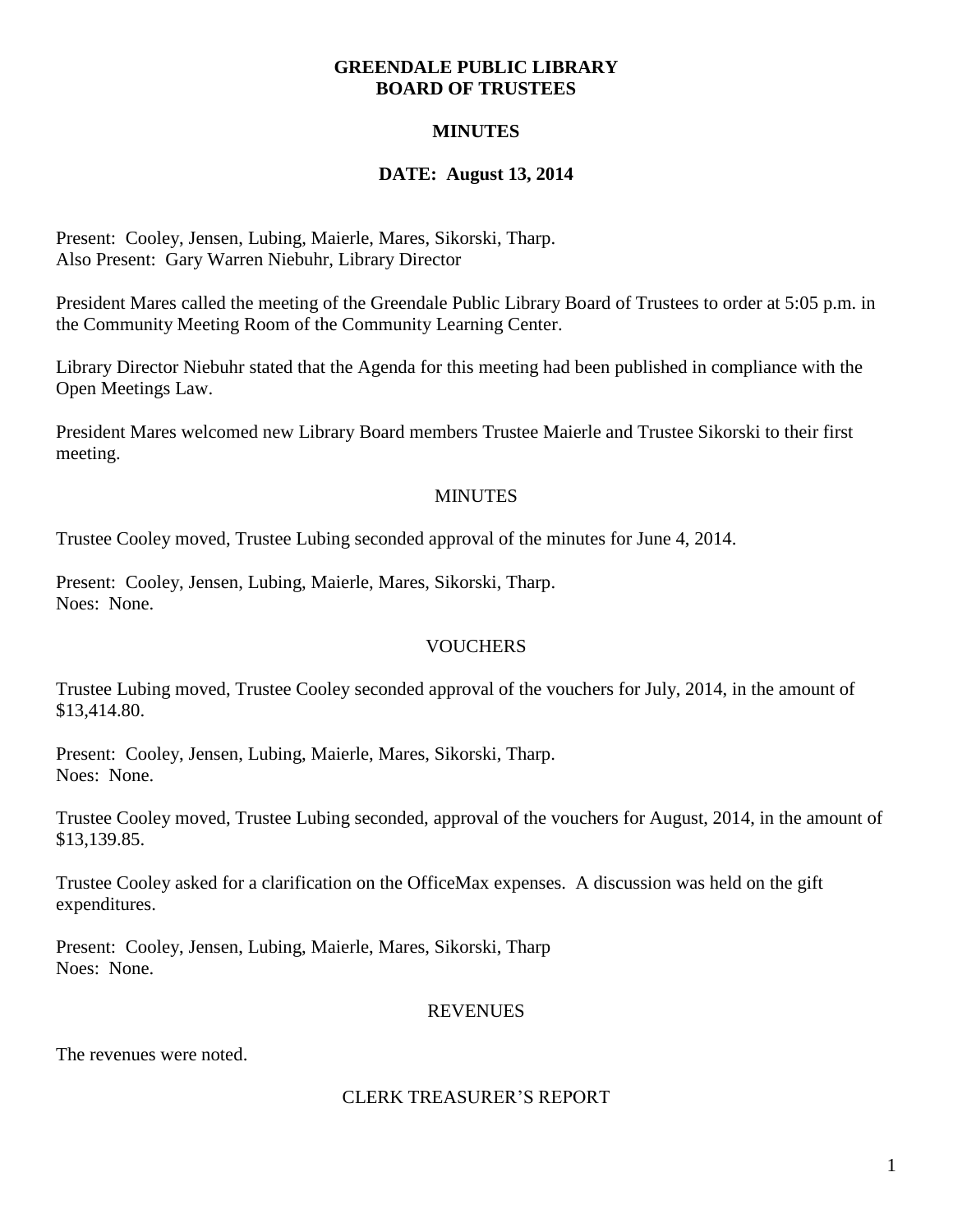The Clerk Treasurer's Report was noted. A discussion was held on the reporting of special fund accounts and how it appears on the Clerk Treasurer's Report. The Director will ask for clarification from the Clerk Treasurer.

# CITIZEN'S COMMENTS

None.

# UNFINISHED BUSINESS

The Director reported that there was no meeting of the CLCAC due to a lack of a quorum. The Director and the Park and Recreation Director are suggesting that staff issue an agenda for the meeting one week prior to the day to allow for proper notification of the members.

The Director reported that progress is being made on the Norman Rockwell magazine cover display and that the first covers will be going up early in September. The Director reviewed plans to establish a CLC Writer's Studio.

The Director called upon the Library Board as one of the three partners in the CLC to think about re-visiting the Community Learning Center Report (June 12, 2012) with the other signees. The Director has a list of accomplishments from the document and two things he is no longer can do. The balance of the ideas in the document are still on the table and the Director is suggesting that establishing a long range plan based on those, and any new ideas, would provide a road map for CLC staff to follow.

The Director reported that there is a possibility of a resignation on the Library. He asked if the Library Board would be interested in hiring a CLC clerk would be trained to work in both the Park and Recreation component and the Library. The Board requested a job description for the next Board meeting.

The Planned Use for Unrestricted Funds report was noted.

#### NEW BUSINESS

The agenda item regarding the charges for ear buds was moot as the Foundation purchases those to be sold in the Library.

A discussion was held on the 2015 budget. Trustee Maierle requested information about the revenue totals and how they were reflected in the budget.

Trustee Lubing moved, Trustee Maierle seconded, a motion to send the first draft of the 2015 budget to the Village Manager for his review.

Present: Cooley, Jensen, Lubing, Maierle, Mares, Sikorski, Tharp Noes: None.

Trustee Lubing moved, Trustee Tharp seconded, a motion to approve the 2015 Holiday Schedule as presented.

Present: Cooley, Jensen, Lubing, Maierle, Mares, Sikorski, Tharp Noes: None.

#### **CORRESPONDENCE**